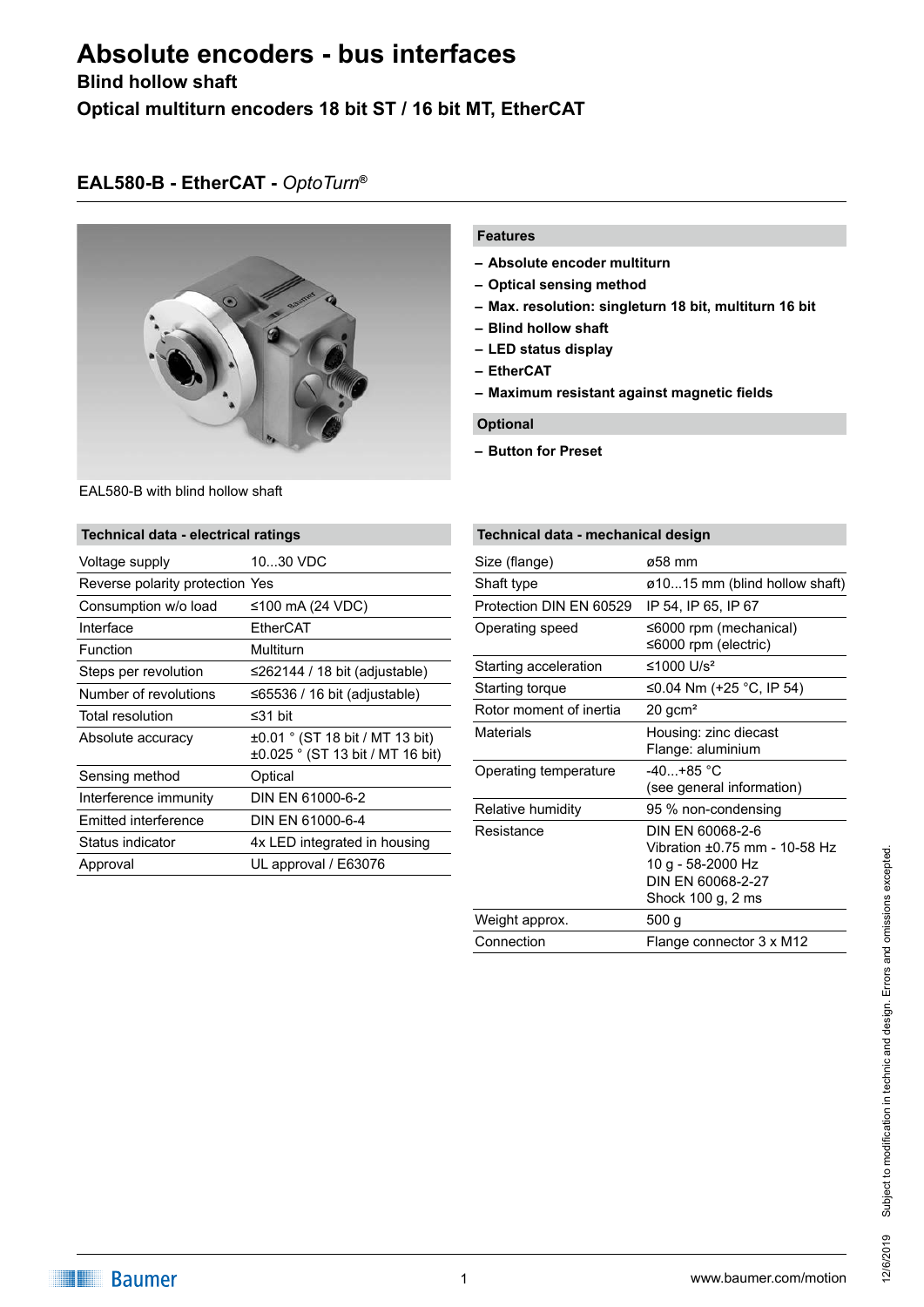## **Absolute encoders - bus interfaces Blind hollow shaft Optical multiturn encoders 18 bit ST / 16 bit MT, EtherCAT**

## **EAL580-B - EtherCAT -** *OptoTurn***®**



Optional: /6104 Button for Preset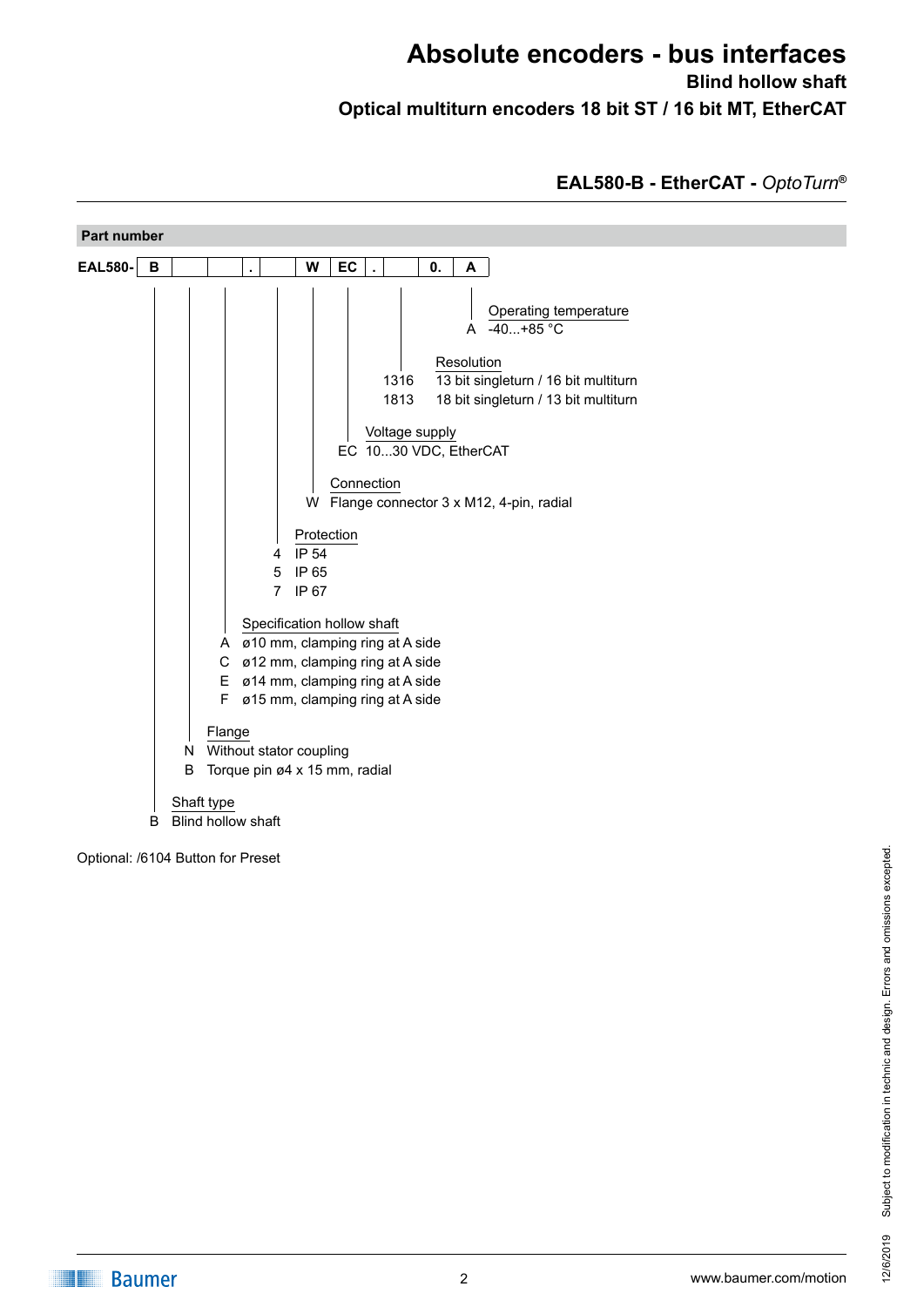# **Absolute encoders - bus interfaces**

**Blind hollow shaft**

**Optical multiturn encoders 18 bit ST / 16 bit MT, EtherCAT**

## **EAL580-B - EtherCAT -** *OptoTurn***®**

| <b>Accessories</b>           |                                                                                      |  |  |  |
|------------------------------|--------------------------------------------------------------------------------------|--|--|--|
| <b>Connectors and cables</b> |                                                                                      |  |  |  |
| 11034355                     | Cable connector M12, 4-pin, on both sides,<br>D-coded, 5 m cable (Z 185.E05)         |  |  |  |
| 11174046                     | Cable connector M12, 4-pin, straight,<br>D-coded, without cable (Z 185.S01)          |  |  |  |
| 11174047                     | Cable connector M12, 4-pin, angled, D-coded,<br>without cable $(Z 185.502)$          |  |  |  |
| 11034356                     | Female connector M12, 5-pin, A-coded, 5 m<br>cable (Z 185.P05)                       |  |  |  |
| 11212237                     | Female connector M12, 5-pin, A-coded, 10 m<br>cable (Z 185.P10)                      |  |  |  |
|                              | <b>Mounting accessories</b>                                                          |  |  |  |
| 10139345                     | Torque support by rubber buffer for encoders<br>with 15 mm pin (Z 119.041)           |  |  |  |
| 10147837                     | Spring coupling for one-side attachment,<br>length 35 mm (Z 119.050)                 |  |  |  |
| 10165157                     | Spring coupling for encoders with ø58 mm<br>housing, hole distance 73 mm (Z 119.072) |  |  |  |
| 11034121                     | Spring coupling for encoders with ø58 mm<br>housing, hole distance 68 mm (Z 119.073) |  |  |  |
| 11034123                     | Spring coupling for one-side attachment,<br>length 115 mm (Z 119.076)                |  |  |  |
| 11003562                     | Spring coupling for encoders with ø58 mm<br>housing, hole distance 63 mm (Z 119.082) |  |  |  |
| 11177167                     | Self-tapping grounding screw (Z 119.100)                                             |  |  |  |

#### **EtherCAT features**

| Bus protocol                   | EtherCAT                                                                                                                                                                                                                                                                           |
|--------------------------------|------------------------------------------------------------------------------------------------------------------------------------------------------------------------------------------------------------------------------------------------------------------------------------|
| Device profile                 | Encoder-Profil CANopen CiA 406<br>Vers. 4.0.2 from 18.08.2016                                                                                                                                                                                                                      |
| Operating modes                | Free Run, Synchronous with SM3<br>Event, DC Mode (Distributed Clocks)                                                                                                                                                                                                              |
| Cycle time                     | Min. 62.5 µs                                                                                                                                                                                                                                                                       |
| Features                       | - Gear factor (round shaft) and endless<br>loop mode<br>- Time stamp (time of position data<br>acquisition)<br>- Plausibility check of the configurable<br>parameters<br>- Comprehensive diagnostic functions<br>- Preset button for position<br>- File Access over EtherCAT (FoE) |
| Process data                   | - Position value 32 bits input data with/<br>without speed 32 bits<br>- Extensive process data mapping                                                                                                                                                                             |
| <b>LED</b> status<br>indicator | 2x Link/Activity, RUN, ERR                                                                                                                                                                                                                                                         |

## **Terminal assignment**

| <b>Voltage supply</b> |          |                |
|-----------------------|----------|----------------|
| Pin                   | Assigned | Significance   |
|                       | UB       | Voltage supply |
|                       | d.u.     | Do not connect |
|                       | GND      | Ground         |
|                       | d.u.     | Do not connect |
|                       |          |                |

### 1  $4\sim$ 3 2

1 x flange connector M12 (male), A-coded

### **EtherCAT (data line)** Pin Assigned Significance 1 TxD+ Transmission data+ 2 RxD+ Receiving data+ 3 TxD- Transmission data-4 RxD- Receiving data-



2 x flange connector M12 (female), D-coded



### **General information**

Self-heating interrelated to speed, protection, attachment method and ambient conditions as well electronics and supply voltage must be considered for precise thermal dimensioning. Self-heating is supposed to approximates 7 K (IP 54 protection) respectively 8 K (IP 65 / IP 67 protection) per 1000 rpm. Operating the encoder close to the maximum limits requires measuring the real prevailing temperature at the encoder flange.